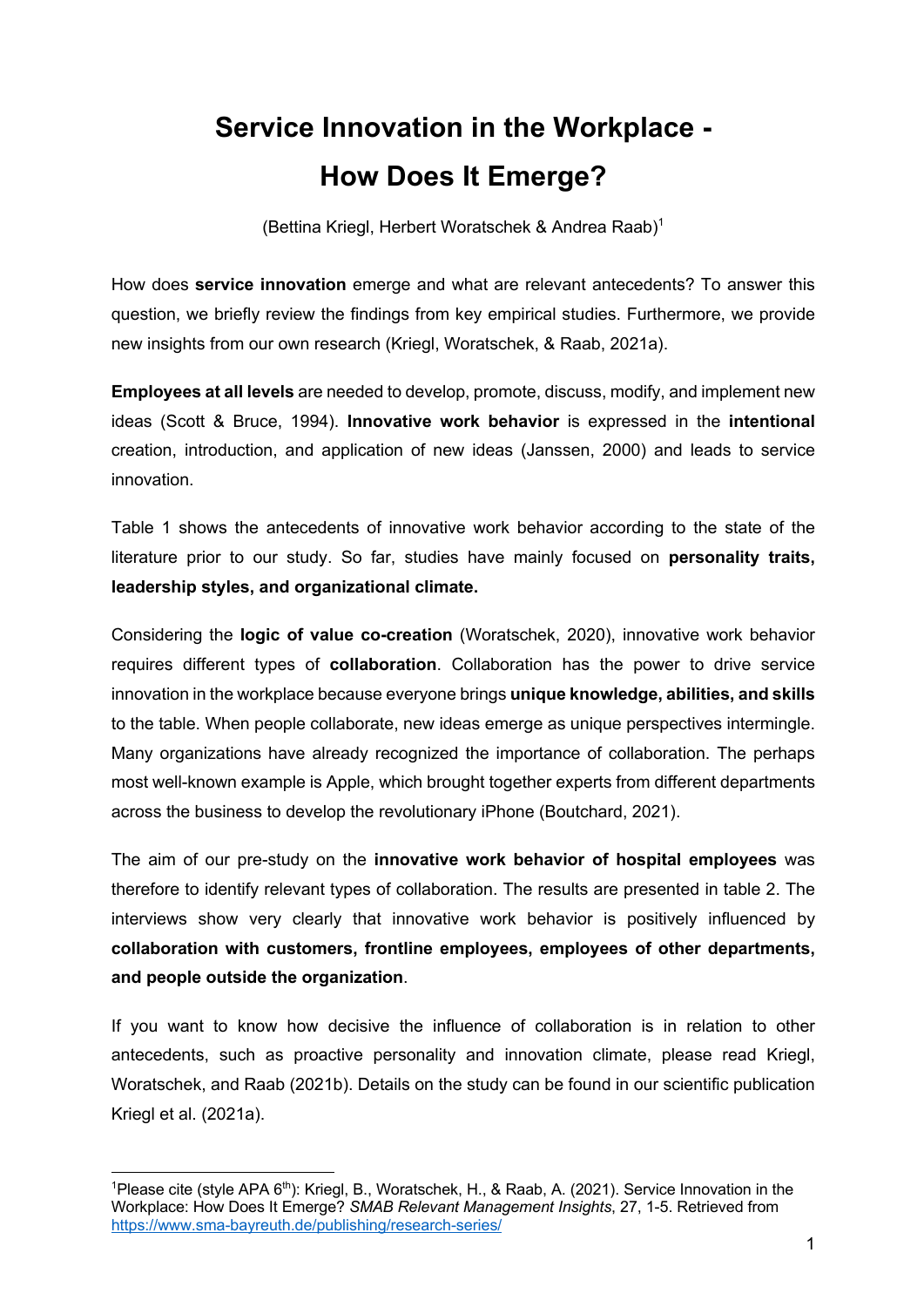| Author(s)                                                                | <b>Research context</b>                                                                                                                                 | <b>Approach</b>                                          | <b>Antecedents</b>                                                             |
|--------------------------------------------------------------------------|---------------------------------------------------------------------------------------------------------------------------------------------------------|----------------------------------------------------------|--------------------------------------------------------------------------------|
| <b>Scott and Bruce</b><br>(1994)                                         | US industrial company                                                                                                                                   | Dyads of self<br>and external<br>assessment<br>$(n=172)$ | Problem-solving style,<br>leader-member<br>exchange, climate for<br>innovation |
| Axtell et al.<br>(2000)                                                  | Beverage manufacturer in<br>England                                                                                                                     | Self-<br>assessment<br>$(n=148)$                         | Self-efficacy, support<br>for innovation                                       |
| Seibert, Kraimer,<br>and Crant (2001)                                    | University in the US                                                                                                                                    | Dyads of self<br>and external<br>assessment<br>$(n=180)$ | Proactive personality                                                          |
| Yuan and<br>Woodman (2010)                                               | US companies from<br>different industries<br>(information technology,<br>computer systems design,<br>manufacturing)                                     | Dyads of self<br>and external<br>assessment<br>$(n=238)$ | Leader-member<br>exchange, support for<br>innovation                           |
| Kao, Pai, Lin,<br>and Zhong<br>(2015)                                    | Hair salons in Taiwan                                                                                                                                   | Dyads of self<br>and external<br>assessment<br>$(n=269)$ | Self-efficacy,<br>transformational<br>leadership, climate for<br>innovation    |
| Shanker,<br>Bhanugopan, van<br>der Heijden, and<br><b>Farrell (2017)</b> | <b>Listed Malaysian</b><br>companies                                                                                                                    | Self-<br>assessment<br>$(n=202)$                         | Climate for innovation                                                         |
| Woods, Mustafa,<br>Anderson, and<br>Sayer (2018)                         | Financial company in the<br>UK                                                                                                                          | Dyads of self<br>and external<br>assessment<br>$(n=146)$ | Openness to<br>experience,<br>conscientiousness                                |
| Nazir, Shafi,<br>Asadullah, Qun,<br>and Khadim<br>(2020)                 | Pakistan companies from<br>different industries<br>(information technology,<br>manufacturing, financial<br>services, pharmaceuticals<br>and healthcare) | Dyads of self<br>and external<br>assessment<br>$(n=397)$ | Paternalistic<br>leadership, leader-<br>member exchange                        |
| Khan et al.<br>(2021)                                                    | Pakistan service<br>companies                                                                                                                           | Self-<br>assessment<br>$(n=689)$                         | Servant leadership                                                             |

Table 1: Literature Review on the Antecedents of Innovative Work Behavior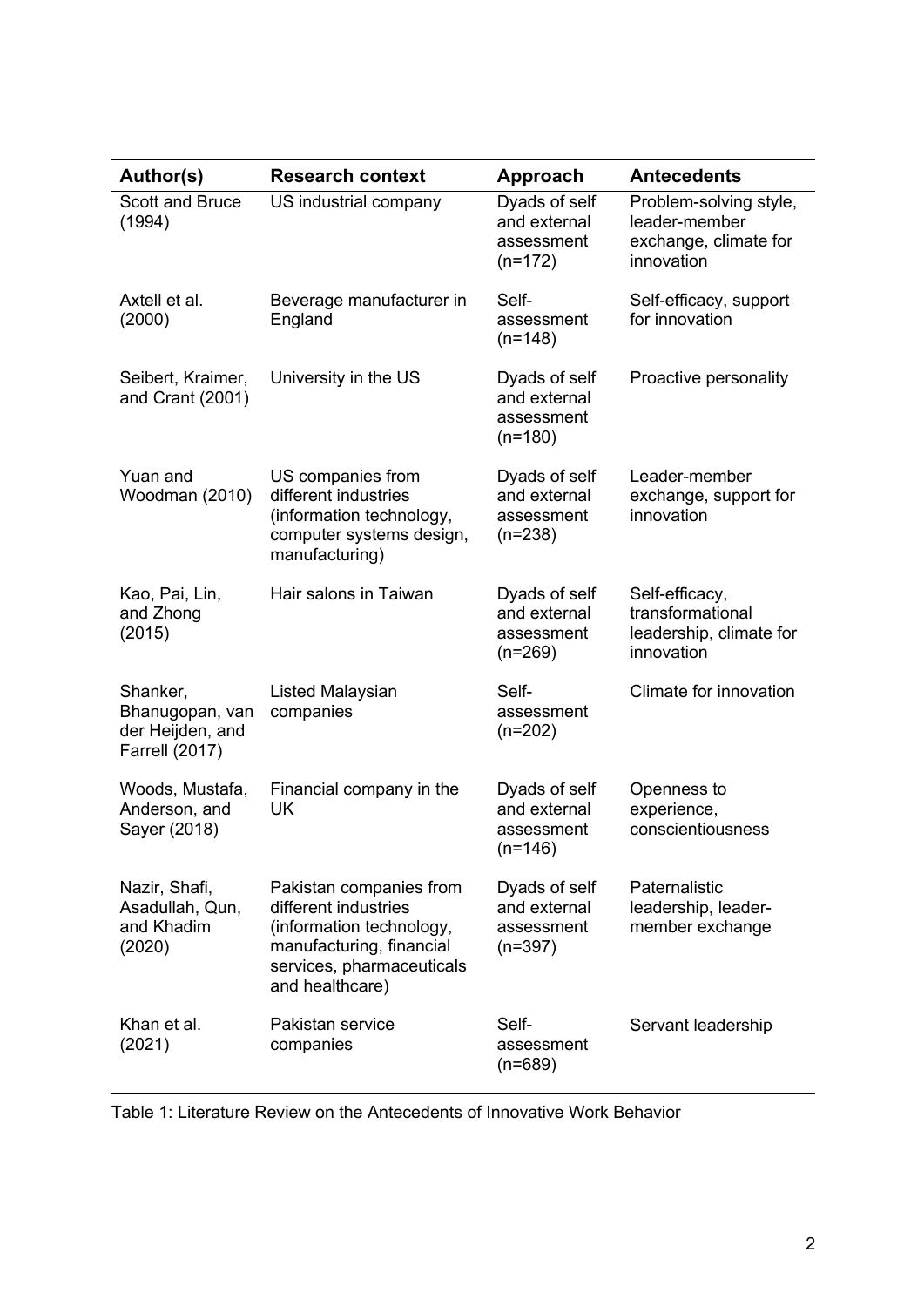| <b>Collaboration</b>                          | <b>Definition</b>                                                                                                                            | <b>Anchor quote</b>                                                                                                                                                                                                               |  |
|-----------------------------------------------|----------------------------------------------------------------------------------------------------------------------------------------------|-----------------------------------------------------------------------------------------------------------------------------------------------------------------------------------------------------------------------------------|--|
| <b>External work</b><br>collaboration         | The degree to which the<br>contacts with individuals or<br>groups outside the<br>organization are frequent<br>and close                      | "In [city], there was a lot of contact with<br>the technical subjects at the university in<br>terms of innovative techniques and how<br>to use those techniques for medical<br>purposes." (E4)                                    |  |
| <b>Cross-functional</b><br>collaboration      | The degree to which the<br>cross-functional<br>interactions are frequent<br>and close                                                        | "As a multidisciplinary subject, we are<br>constantly in exchange with other<br>departments. And of course, new<br>approaches are always emerging from<br>these contacts." (E4)                                                   |  |
| <b>Frontline</b><br>employee<br>collaboration | The degree to which the<br>interactions with frontline<br>employees are frequent<br>and close                                                | "My work is made easier by the fact that<br>I have an incredibly great team. They all<br>work closely together and among them<br>are creative minds who also come to me<br>on their own initiative and make<br>suggestions." (E5) |  |
| <b>Customer</b><br>collaboration              | The behavior of customers<br>indicating active and<br>responsible involvement in<br>the governance and<br>development of the<br>organization | "Feedback is invaluable. Not everything<br>patients ask for is really innovative. But<br>you definitely have to listen to them and<br>then decide what direction we could go."<br>(E10)                                           |  |

Table 2: Types of Collaboration.

## **To put it in a nutshell:**

- 1. **Innovative work behavior** is expressed in the **intentional** creation, introduction and application of new ideas.
- 2. **Personal and organizational antecedents** in particular have been identified as conducive in previous studies.
- 3. The **logic of value co-creation** points out that the collaboration of different people has been neglected so far.
- 4. Service innovation is a **collaborative process**, so the knowledge and skills of other actors also play an important role.
- 5. Empirical findings show **four types of collaboration** conducive to innovative work behavior: **external work** collaboration, **cross-functional** collaboration, **frontline employee** collaboration, and **customer** collaboration.